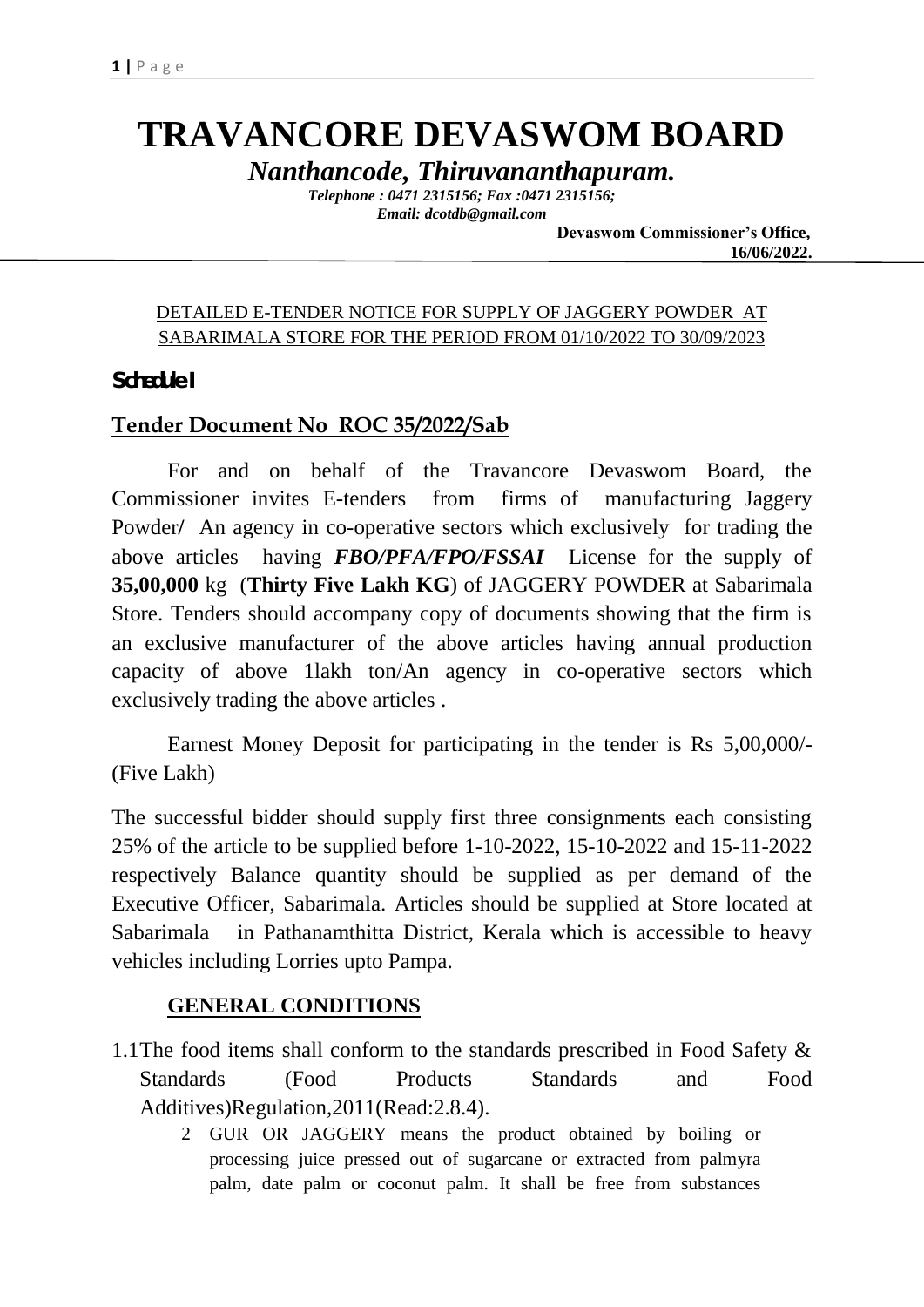deleterious to health and shall conform to the following analytical standards, on dry weight basis :-

- 3 Total sugars expressed as invert sugar Not less than 90 percent and sucrose not less than 60 percent Extraneous matter Not more than 2 per cent. insoluble in water
- 4 Total ash Not more than 6 per cent Ash insoluble in hydrochloric acid (HCl) Not more than 0.5 per cent Gur or jaggery other than that of the liquid or semi liquid variety shall not contain more than 10% moisture.
- 5 The product may contain food additives permitted in these Regulations and Appendices. Sodium bicarbonate, if used for clarification purposes, shall be of food grade quality.
- 1.2 The entire lot will be rejected if the above condition is violated and penal provision will be imposed as decided by the Commissioner of Food Safety, Kerala, to such violation.
- 1.3 The Supplier shall liable to be prosecuted under Food Safety &Standards,2006, if standard variations are noted from that prescribed under Food Safety & Standards Regulation 2011.
- 1.4 The Payment will be released only to those suppliers who supply raw materials which conform to the standards under Food Safety &Standards (Food Products Standards and Food Additives) Regulations,2011
- 1.5 The supplier should submit an Analysis Certificate from an accredited lab along with every lot supply
- 1.6 The supplier should have a valid **FBO/PFA/FPO/FSSAI** license issued by the competent authority.
- 1.7 The tenders submitted by the defaulters on earlier occasions in contract with the Travancore Devaswom Board will not be considered. The tenderer shall submit an affidavit along with the tender swearing that he is not a defaulter to the Travancore Devaswom Board on any earlier occasion.
- 1.8 The **Jaggery Powder** should be packed only in bags conforming to the standards of Food Safety and the name of the supplier and the month and year of packing should be mentioned on the bag. The bags should be of good quality and contain inner coating or having double layer so that **Jaggery Powder** can be preserved for long period without any contamination and not affected by humidity. Suppliers should be careful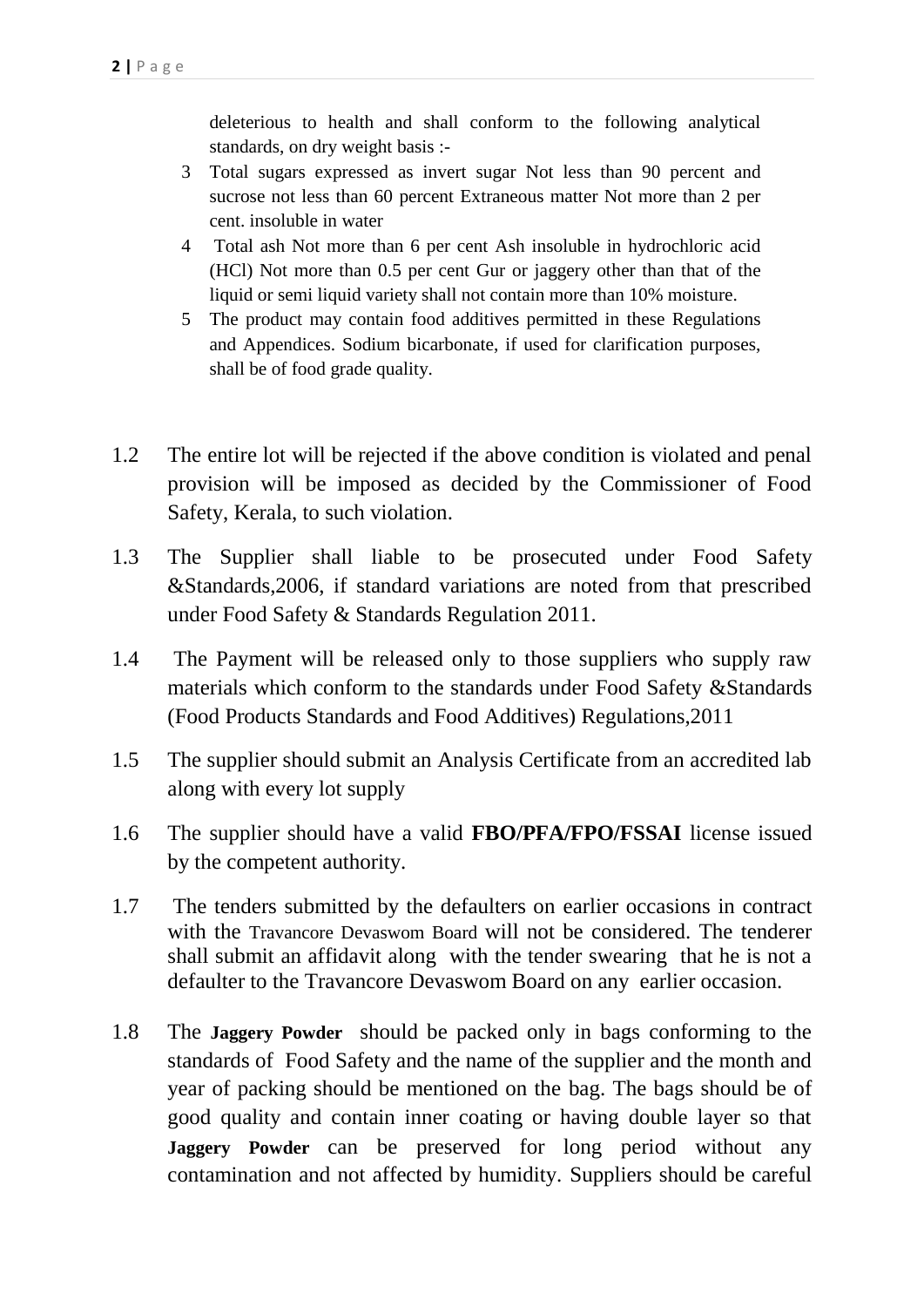to pack the jaggery in non-plastic sack bags only. Plastic bags are strictly prohibited.

- 1.9 The suppliers should furnish the weight of the lorry load from the Weigh Bridge situated at Pampa and also furnish the quality certificate from accredited analytical lab for each load in addition to our test at Pampa.
- 1.10 The payment will be made only for the weight of the article excluding the weight of the bag.
- 1.11. The rate quoted should be inclusive of taxes, freight up to respective designation, loading and unloading charges and all other expenses. The Rate Should be quoted Per Kilogram including all the expenses for supplying the articles on Sabarimala Store.
- 1.12. In case the contract is awarded, Bank Guarantee for an amount equivalent to 10% of the total value of the articles to be supplied and valid for one year will have to be produced as security for satisfactory fulfillment of the contract at the time of executing the Agreement.
- 1.13. Necessary agreement should be executed with the Devaswom Commissioner Travancore Devaswom Board within the stipulated time.
- 1.14. No compromise in the quality of the articles will be allowed. **In case , samples contains health hazardous elements like Tetrazine stringent action will be taken against the firms submitting those samples, as recommended by the Commissioner of Food Safety, Kerala.**
- 1.15. The Tenders should be submitted through online on or before 04/07/2022 05.00 P.M. Tenders will be verified at 06/07/2022, 11.00 A.M. Onwards.
- 1.16. The Tenderers should submit 4kg of samples at the time of tender verification to the Office of the Devaswom Commissioner.
- 1.17. The Tenders submitted by defaulters in the previous years will not be considered.
- 1.18. The bidders should have the necessary portal enrolment with their own Digital Signature Certificate.
- 1.19. If any tenderer withdraws from his tender before the expiry of the period fixed for keeping the rates firm for acceptance, the earnest money if, any,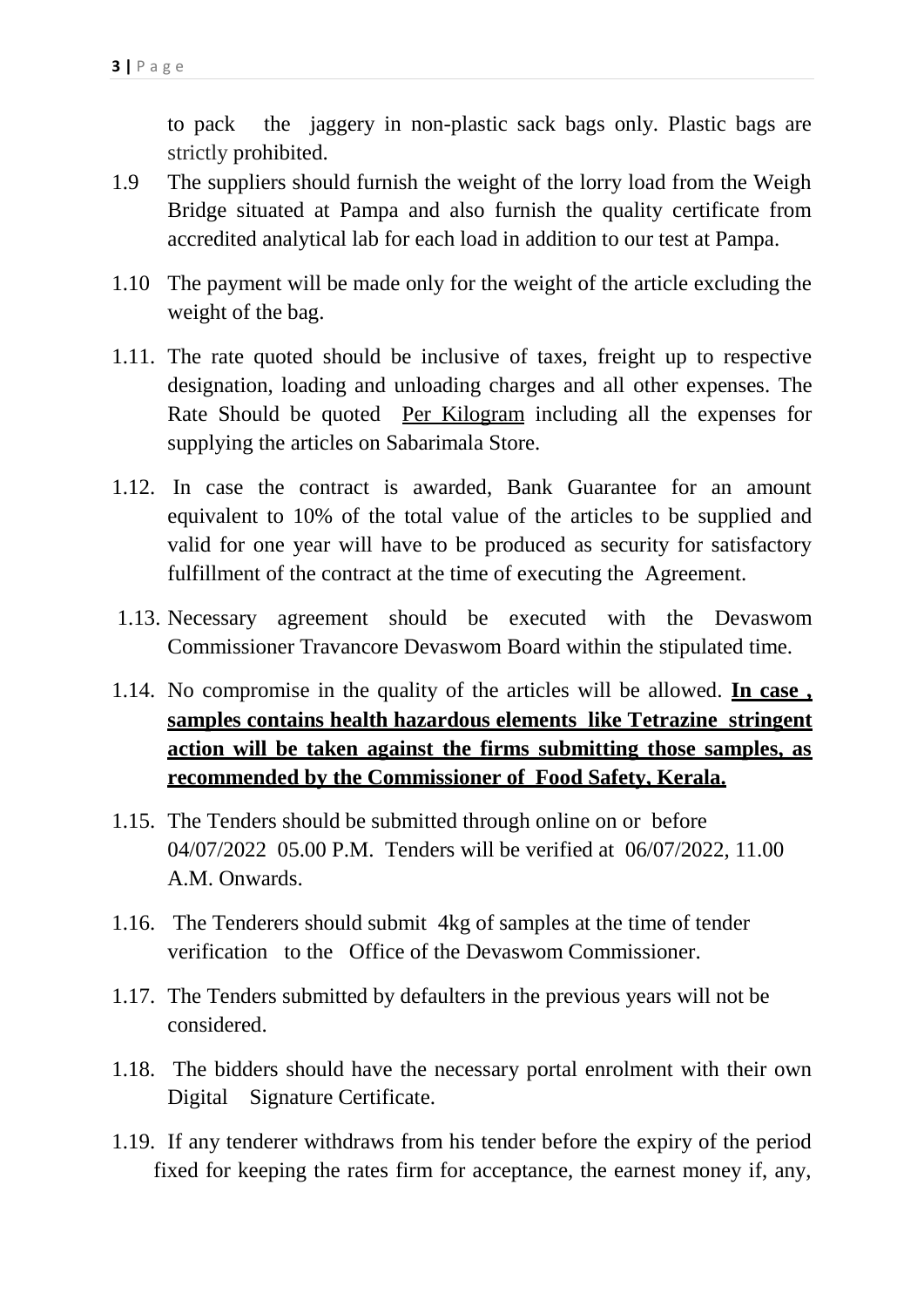deposited by him will be forfeited to the Board and such legal action taken against him as the Board think fit.

- 1.20. If there is only one tender, it will not be opened in the first instance.
- 1.21. In cases where a successful tenderer, after having made partial supplies fails to fulfill the contract in full, all or any of the materials not supplied may at the discretion of the Board, be purchased by means of another tender/ quotation or by negotiation or from the next higher tenderer who had offered to supply already and the loss, if any, caused to the Board shall thereby together with such sum as may be fixed by the Board towards damages be recovered from the defaulting tenderer.
- 1.22. Any sum of money due and payable to the contractor (including security deposit returnable to him) under this contract may be appropriated by the Purchasing Officer or the Board or any other person authorized by the Board and set off against any claim of the Purchasing Officer or the Board for the payment of a sum of money arising out of or under any other contract made by the contractor with the Purchasing Officer or the Board or any other person authorized by the Board. Any sum of money due and payable to the successful tenderer or contractor from the Board shall be adjusted against any sum of money due to the Board from him under any other contract.
- 1.23 Negotiation Shall only be conducted with the lowest tenderer who fullfils the prescribed pre-qualification criteria's.
- 1.24 The Travancore Devaswom Board reserves the right to cancel the tender or change the timing and quantity of the supply of goods, if the goods are not required, whole or in part, due to the unforeseen circumstances such as natural disaster or epidemics. The suppliers has no right to seek compensation in the event of such occurrence.

## **The bidders should have the necessary portal enrolment with their own Digital Signature Certificate.**

- **1.** Details of pre-qualification criteria for the tenders, time and schedule and cost of bidding document, EMD to be submitted by the bidder for participation in this bid are given below.
- (a) Cost of tender document.-Rs1500/- through online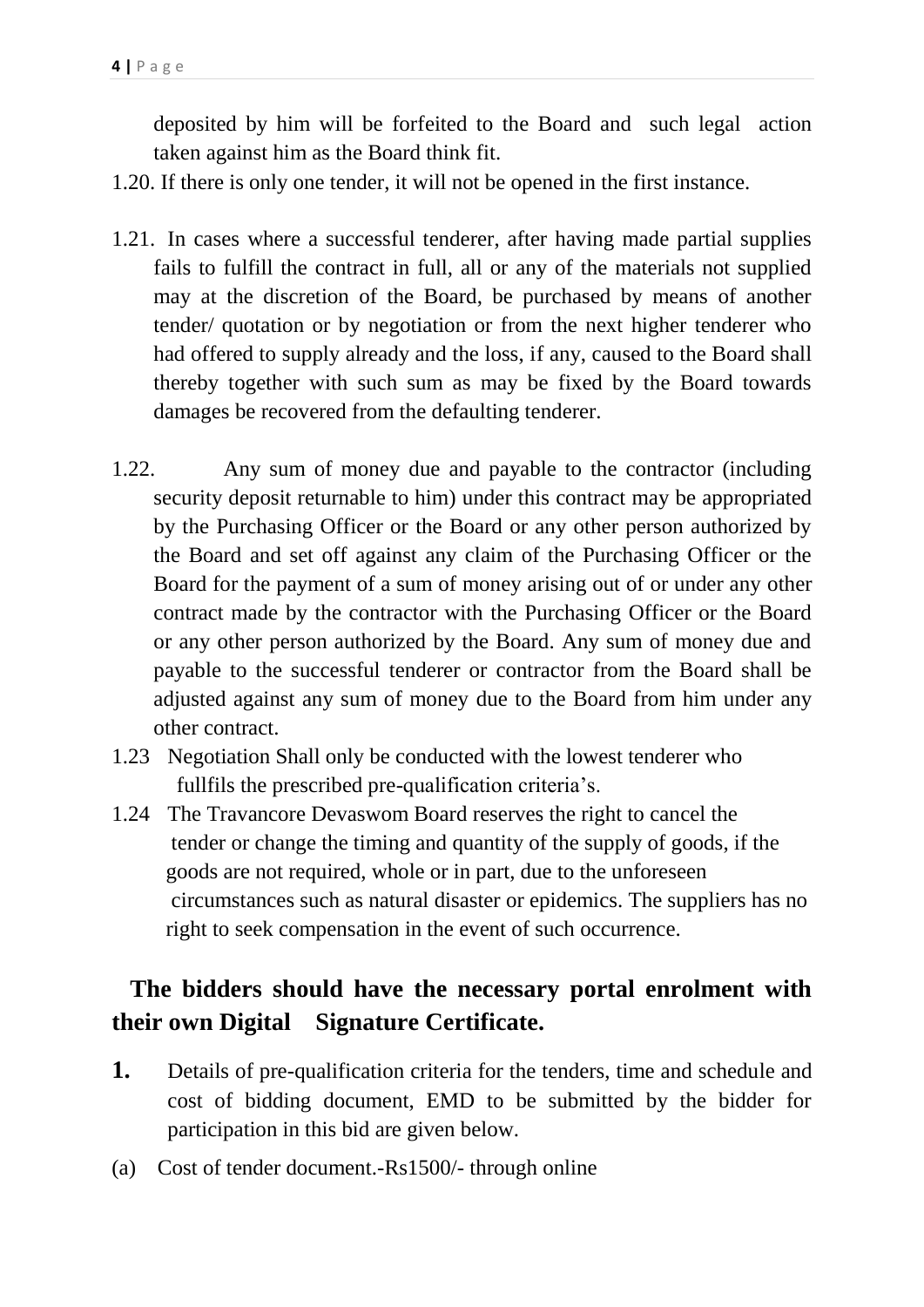(b) Earnest Money Deposit -Rs 5,00,000/- (Five Lakh only) through online

### **Details of online payment are given separately in the Appendix attached with the tender document. (c)Pre-qualification criteria**

The tenderers are required to furnish following documents

- A. Document showing that the firm is a manufacturer of Jaggery.
- B. In the case of partnership firms true photocopies of the partnership deed, Registration Certificate issued by the Registrar of firms and the name and full particulars of all the continuing partners as entered in the Registrar of firms and in the case of Companies the Memorandum of Association and Articles of Association and the Certificate of incorporation and the Rules or Bylaws of the company attested by a Gazetted Government Servant or a Notary Public.
- C. The Balance sheet and profit and loss account for the three preceding Financial years, duly attested by a Chartered Accountant.
- D. Certificate showing the experience in the respective fields issued by the District level Officers of the Industries Department of the State Government.
- E. A Passport size photohraph of the proprietor or the managing director along with three specimen signatures duly attested by a Gazetted Officer or Notary Public.
- F. The tenderer must submit an unconditional declaration accepting all the terms and conditions prescribed herein with regard to supply along with the tender and that he is not a defaulter to the Board on any earlier occasions.
- (d) Mode of submission of tender :Tender should be submitted online in*'' www.etenders.kerala.gov.in''.*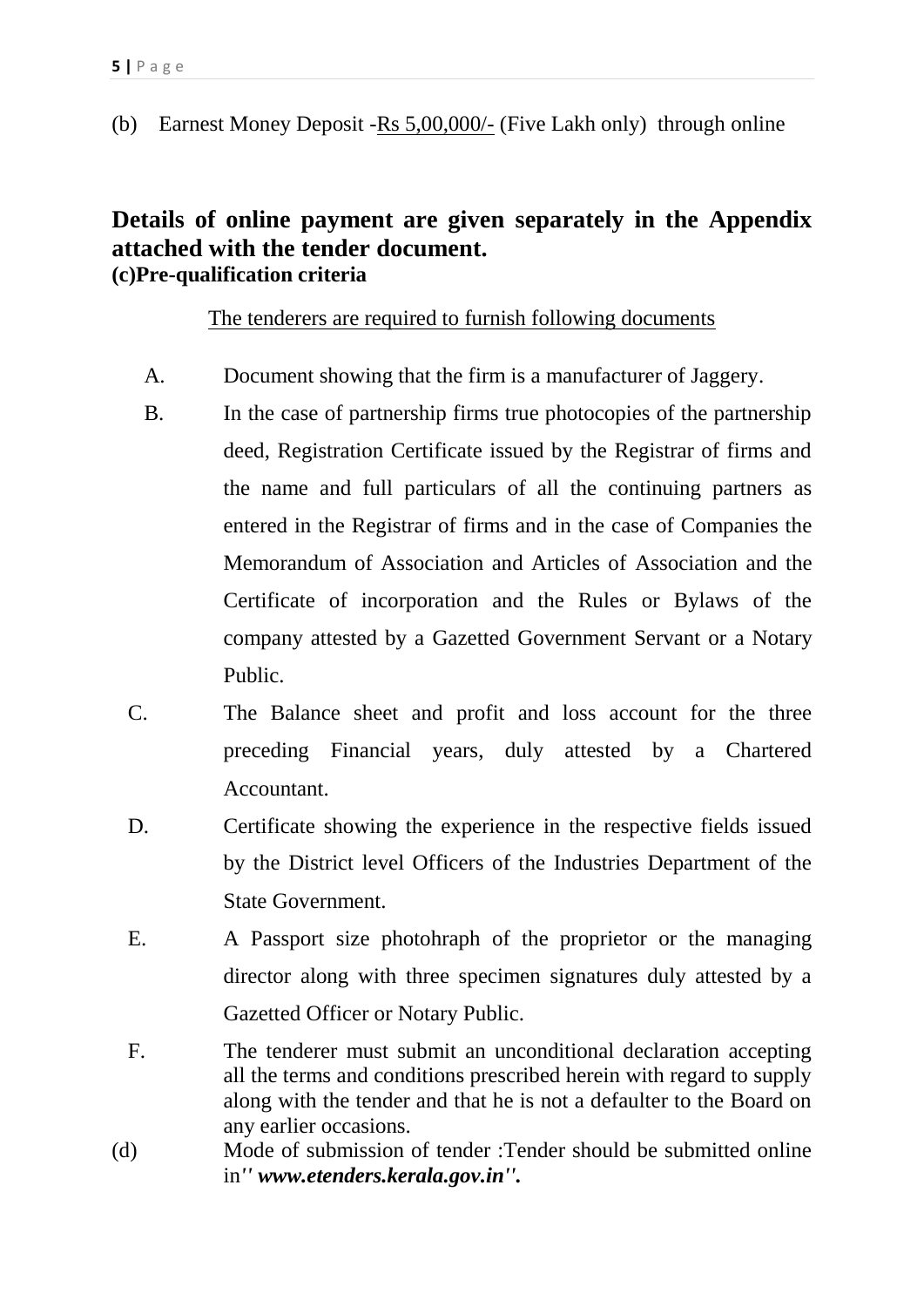- (e) Tender documents consisting of qualification information and eligibility criteria of bidders, Technical specification, schedule of quantities etc. are available in the web site **''www. etenders.kerala.gov.in''.**
- (f) Other details of tender documents will be available In the website**''www.etenders.kerala.gov.in''.**
- (g) Travancore Devaswom Board reserves right to reject any or all tenders without assigning any reason thereof.
- (h) Tender closing date : *04/07/2022,05.00 p.m* hours.
- (i) Tender opening date : *06/07/2022,11.00 a.m* hours.

### **Special instructions to the bidder for the e-submission of the bids**

- (a) Bidder should do the registration in the tender site http://etenders.kerala.gov.in using the option available. Then the Digital Signature Registration has to be done with the e-token, after logging into the site. The e-token may be obtained from one of the authorized certifying authorities such as SIFY/TCS/nCode.
- (b) If there is any clarification, this may be obtained online through the tender site or through the contract details. Bidder should take into account of the corrigendum published If any before submitting the bids through online.
- (c) After the bid submission, the acknowledgement number given by the etendering system should be printed by the bidder and kept as a record of evidence for online submission of bid for the particular tender.
- (d) The Tender Inviting Authority (TIA) will not be held responsible for any sort of the delay or the difficulties faced during the submission of bids through online by the bidders.
- (e) The bidder submit the bid documents by online mode through the site http://etenders.kerala.gov.in .
- (f) Each document tobe uploaded through online for the tenders should be less than 2 MB. If any document is more than2 MB, it can be converted to rar/zip format and then the same can be uploaded. However if the file size is less than 1 MB the time for uploading transaction will be very fast. The total size of the documents in all the covers put up together, should be less than or equal to 12 MB.
- (g) The bidder should ensure that the bid documents submitted should be free from virus and If the documents could not be opened, due to virus, during tender opening, the bid Is liable to be rejected.
- (h) The time settings fixed in the server side are displayed at the top of the tenders. It will be valid for all actions of requesting bid submission, bid